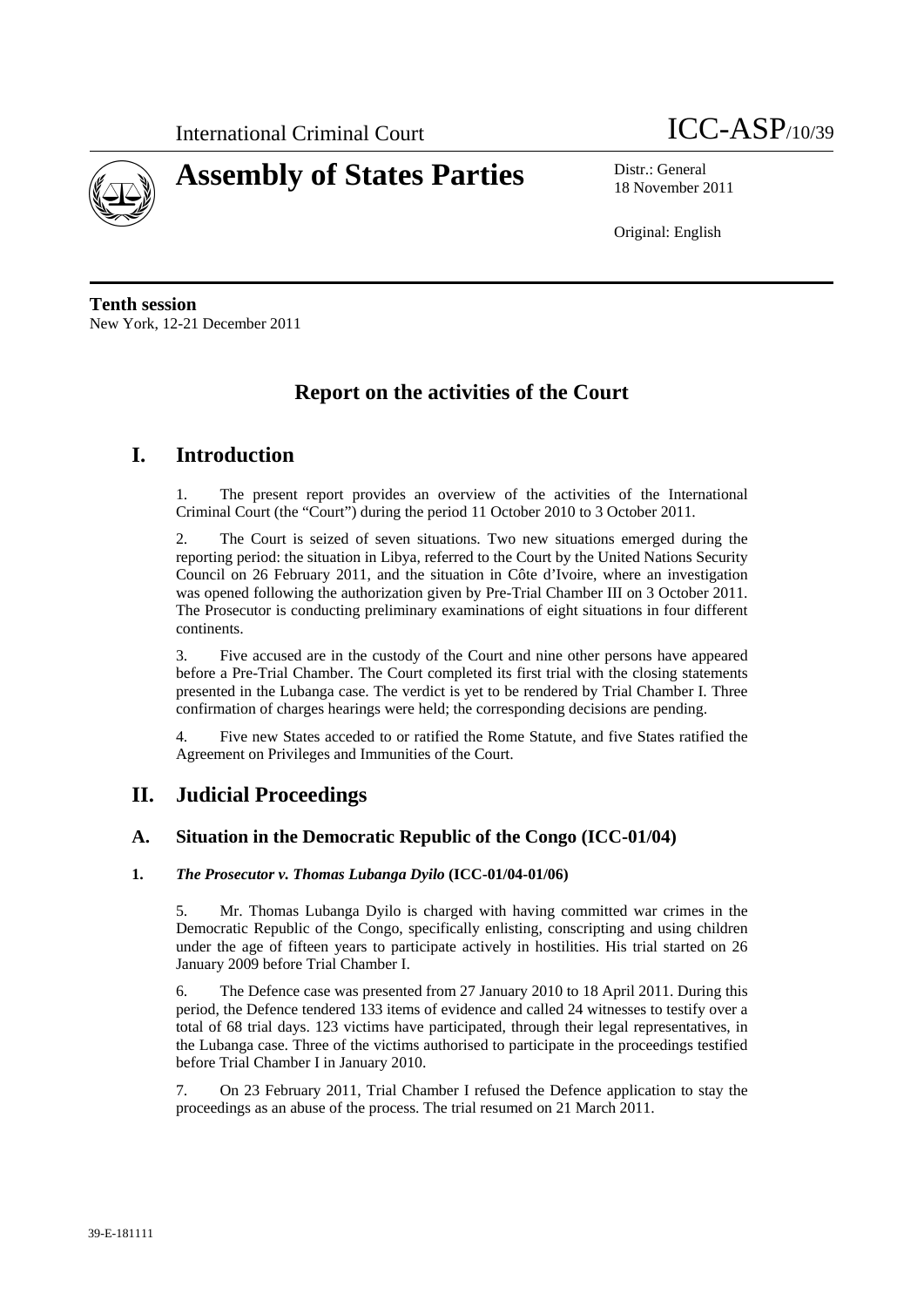8. On 20 May 2011, Trial Chamber I ordered the closing of the presentation of evidence stage. The Prosecution and the Defence submitted their closing briefs on 1 June 2011 and 15 July 2011, respectively. The parties and participants presented their closing oral statements in public hearings on 25 and 26 August 2011. The case is now under deliberation of Trial Chamber I for delivery of decision under article 74 of the Rome Statute. The Chamber already announced that, in the event of a conviction, reparations and sentencing would be addressed separately.

#### **2.** *The Prosecutor v. Germain Katanga and Mathieu Ngudjolo Chui* **(ICC-01/04-01/07)**

9. Mr. Germain Katanga and Mr. Mathieu Ngudjolo are both charged with seven counts of war crimes and three charges of crimes against humanity. Their trial started on 24 November 2009 before Trial Chamber II.

10. The Prosecution concluded its presentation of live evidence in the case on 8 December 2010. During its case, the Prosecution presented 270 pieces of evidence and called 24 witnesses, including 2 expert witnesses, to testify.

11. The Defence of Mr. Katanga presented its case between 24 March 2011 and 12 July 2011 and called 17 witnesses to testify, including three witnesses in common with the second accused, Mr. Ngudjolo. The Defence of Mr. Ngudjolo presented its case between 15 August 2011 and 16 September 2011 and called 11 witnesses, including the three common witnesses with Mr. Katanga. On 27 September 2011, Mr. Katanga started giving evidence and is still currently on the witness bench. Mr. Ngudjolo started to give evidence as soon as Mr. Katanga had completed his testimony (estimated date of start 27 October 2011). 230 items tendered by the defence of Mr. Katanga and 105 items submitted by the Defence of Mr. Ngudjolo were admitted as evidence. A total of 366 victims are participating through their legal representatives, two having testified at trial.

## **3.** *The Prosecutor v. Callixte Mbarushimana* **(ICC-01/04-01/10***)*

12. Mr. Callixte Mbarushimana is the Executive Secretary of the *Forces Démocratiques pour la Libération du Rwanda (*FDLR). Pre-Trial Chamber I issued a warrant of arrest on 28 September 2010, finding reasonable grounds to believe that he personally and intentionally contributed to a common plan of the FDLR leadership to launch of an offensive targeting the civilian population of the Kivus in order to obtain political concessions, as part of an international campaign to extort concessions of political power for the FDLR.

13. He was arrested in France on 11 October 2010 and was transferred to the Court's Detention Centre in The Hague on 25 January 2011. His initial appearance before the Court took place on 28 January 2011.

14. The confirmation of charges hearing was held between 16 and 21 September 2011. 132 victims are participating at this stage of the proceedings.

# **B. The situation in Central African Republic (ICC-02/04)**

## *The Prosecutor v. Jean-Pierre Bemba Gombo* **(ICC-01/05-01/08)**

15. Mr. Jean-Pierre Bemba Gombo is charged with three counts of war crimes and two counts of crimes against humanity in his capacity as a military commander under article 28 of the Rome Statute (Responsibility of commanders and other superiors).

16. On 19 October 2010, the Appeals Chamber delivered its judgment on the appeal of Mr. Bemba Gombo against the 24 June 2010 decision of Trial Chamber III titled "Decision on the Admissibility and Abuse of Process Challenges". The Appeals Chamber confirmed the challenged decision, finding that when a Trial Chamber is presented with the question of whether the outcome of domestic judicial proceedings is equivalent to a decision not to prosecute in terms of article 17, paragraph 1(b) of the Rome Statute, the Trial Chamber should accept *prima facie* the validity and effect of the decisions of domestic courts, unless presented with compelling evidence indicating otherwise.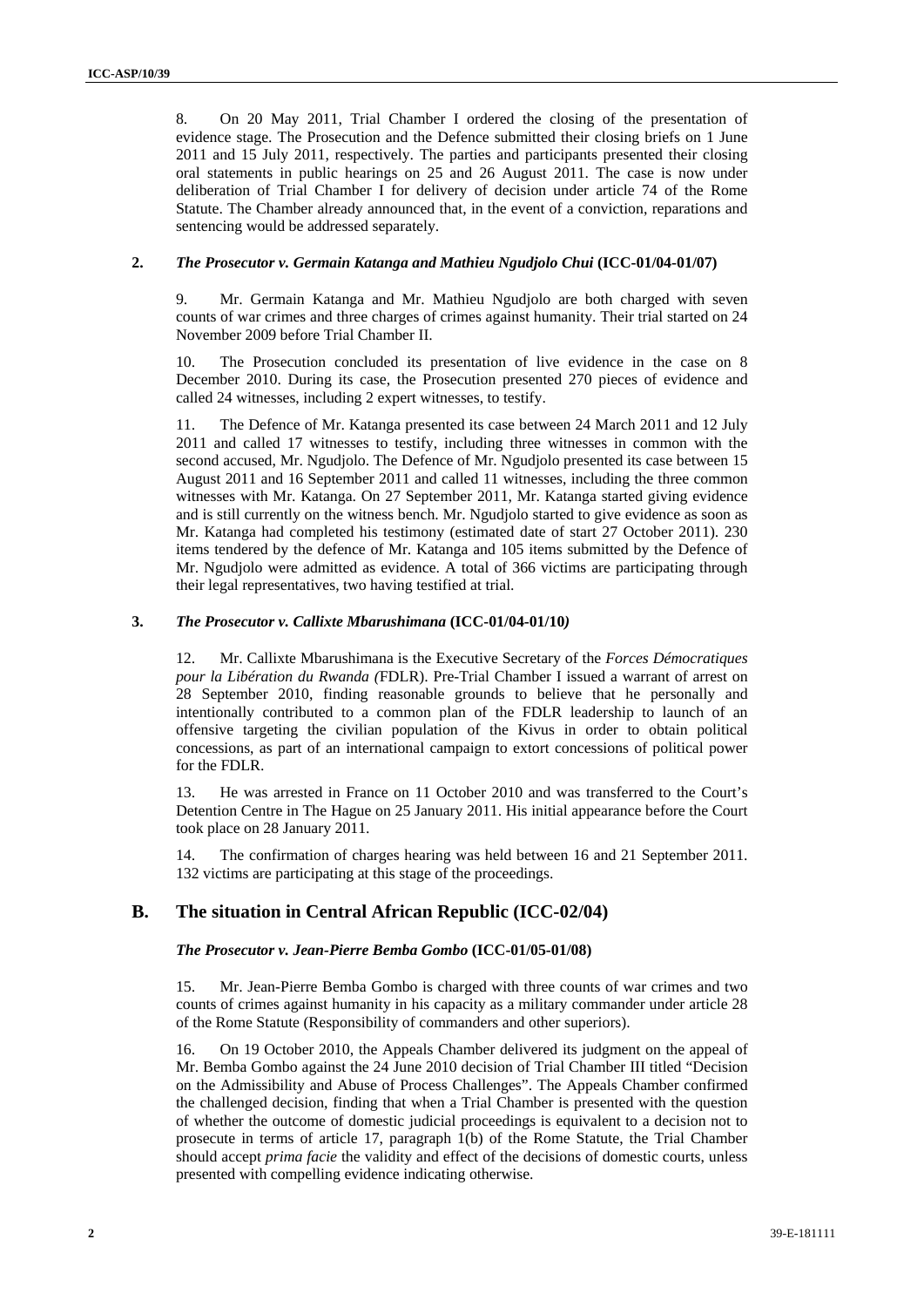17. The trial of Mr. Bemba Gombo started on 22 November 2010 before Trial Chamber III. As of 3 October 2011, the Prosecution had presented 30 of its 40 planned witnesses. To date, 1618 victims have been admitted to participate in the trial proceedings through their legal representatives.

18. The Registry also reports periodically to the Chamber on the steps undertaken to recover the funds advanced to Mr. Bemba Gombo for his legal aid further the decision of Trial Chamber III dated 12 November 2010. In the reporting period, the Court received  $\epsilon$ 27 000 from one of the States that received a request for assistance by the Registry.

### **C. Situation in Darfur, Sudan (ICC-02/05)**

#### **1.** *The Prosecutor v. Omar Hassan Ahmad Al Bashir* **(ICC-02/05-01/09)**

19. Arrest warrants against Mr. Omar Hassan Ahmad Al Bashir, President of the Republic of Sudan, for five counts of crimes against humanity and two counts of war crimes, as well as for three additional counts of genocide, remained outstanding during the reporting period.

20. Pre-Trial Chamber I issued a decision on 12 May 2011 with respect to the visit of Mr. Al Bashir to Djibouti informing the United Nations Security Council and the Assembly of States Parties of this visit. In this decision, as well as in the decisions dated 27 August 2010, concerning Kenya and Chad, Pre-Trial Chamber I noted that the States in question have an obligation to cooperate with the Court, stemming both from United Nations Security Council resolution 1593 (2005) and from article 87 of the Rome Statute. On 18 August 2011, Pre-Trial Chamber I requested observations under Regulation 109, paragraph 3 of the Regulations of the Court from Chad in relation to Mr. Al Bashir's second visit to this country. Chad replied on 29 September that it could not comply with the request for arrest and surrender due to its membership in the African Union. It also indicated that it was entitled to be heard by the Chamber before a finding under article 87, paragraph 7 of the Rome Statute could be made.

21. 12 victims have been admitted to participate in this case through their legal representatives.

### **2.** *The Prosecutor v. Abdallah Banda Abakaer Nourain and Saleh Mohammed Jerbo Jamus* **(ICC-02/05-03/09)**

22. The confirmation of charges hearing in the case against Mr. Abdallah Banda Abakaer Nourain and Mr. Mohammed Jerbo Jamus was held on 8 December 2010. On 7 March 2011, Pre-Trial Chamber I confirmed three charges of war crimes (violence to life, intentionally directing attacks against a peacekeeping mission and pillaging) against the alleged rebel leaders, in relation to an attack on peacekeepers in an AU Mission in North Darfur, Sudan (AMIS), on 29 September 2007. Both suspects appeared before the Court pursuant to summonses to appear.

23. On 16 March 2011, the Presidency of the Court referred the case to the newly constituted Trial Chamber IV. On 16 May 2011, the parties filed a joint submission stating that the accused will contest only certain specified issues at their trial:

(a) Whether the attack on the MGS Haskanita on 29 September 2007 was unlawful;

(b) If the attack is deemed unlawful, whether the accused persons were aware of the factual circumstances that established the unlawful nature of the attack; and

(c) Whether AMIS was a peacekeeping mission in accordance with the Charter of the United Nations.

This joint submission was acknowledged by Trial Chamber IV on 28 September 2011.

24. As of 31 May 2011, a total of 89 victims have been authorized to participate through their legal representatives in the proceedings. The date of the commencement of trial will be set in due course.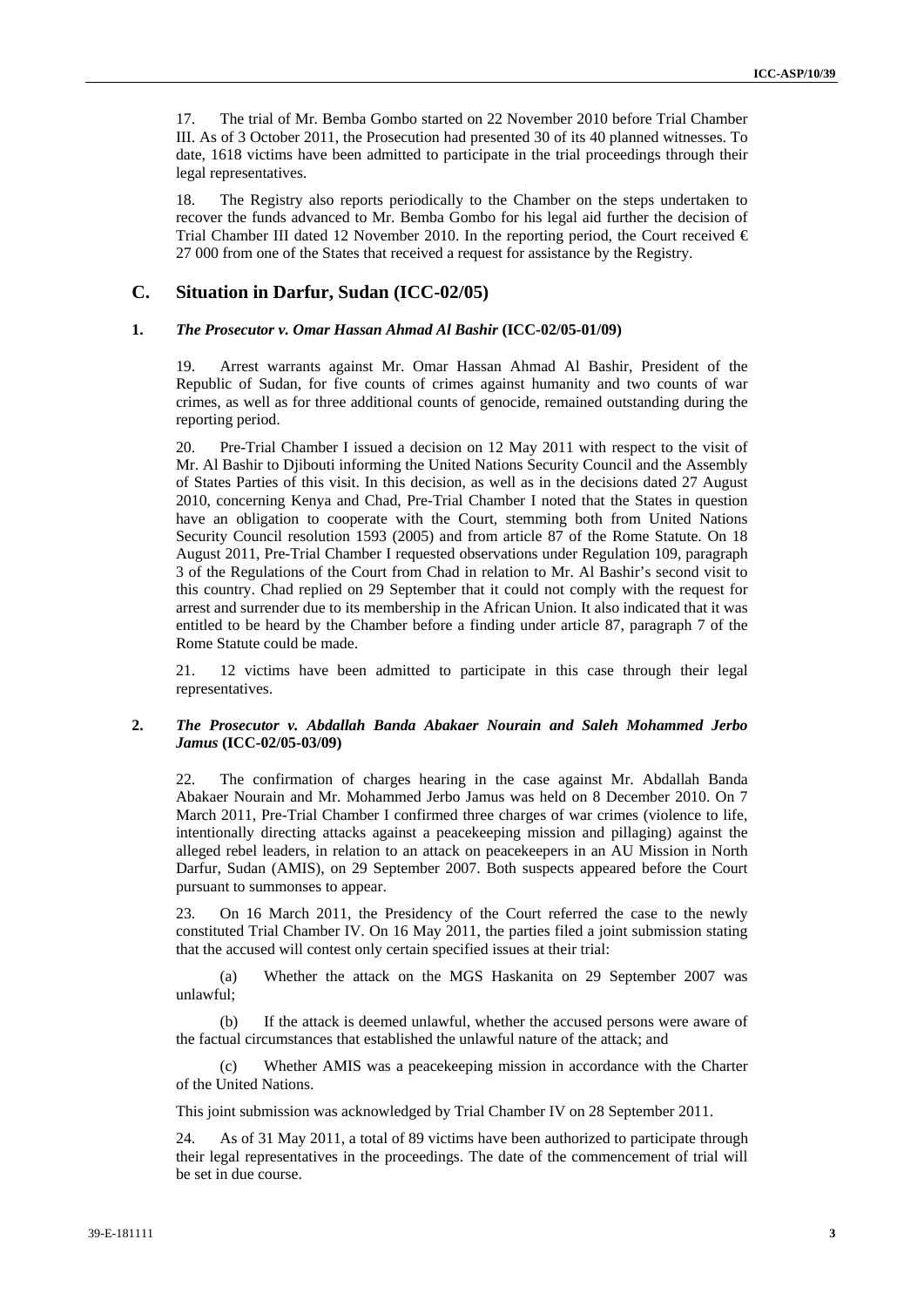# **D. Situation in Kenya (ICC-01/09)**

## **1.** *The Prosecutor v. William Samoei Ruto, Henry Kiprono Kosgey and Joshua Arap Sang*

25. Following the Prosecutor's 15 December 2010 application, on 8 March 2011, Pre-Trial Chamber II issued summonses to appear for Mr. William Samoei Ruto, a suspended Minister of Higher Education, Science and Technology, Mr. Henry Kiprono Kosgey, a member of parliament and chairman of the Orange Democratic Movement (ODM), and Mr. Joshua Arap Sang, the head of operations at KASS FM in Nairobi, for their alleged roles in committing crimes against humanity in connection with the 2007-2008 post-election violence. All three accused are allegedly members of the ODM, one of the two political parties of Kenya's ruling coalition. The suspects are charged with three counts of crimes against humanity (murder, forcible transfer of population and persecution).

26. On 7 April 2011, the three suspects voluntarily appeared before Pre-Trial Chamber II. The confirmation of charges hearing was held on between 1 and 8 September 2011. With regard to this hearing, the Prosecution submitted its written submission on 30 September 2011. The deadline for final written submissions of the Defence is 24 October 2011.

27. On 5 August 2011, the Chamber decided that 327 applicants fulfilled the criteria set out in rule 85(a) of the Rules of Procedure and Evidence, thereby recognizing them as victims of the crimes with which the suspects were charged, admitted to participate in the case.

# **2.** *The Prosecutor v. Francis Kirimi Muthaura, Uhuru Muigai Kenyatta and Mohammed Hussein Ali*

28. Following the Prosecutor's 15 December 2010 application, on 8 March 2011, Pre-Trial Chamber II issued summonses to appear for Mr. Francis Kirimi Muthaura, head of Public Service and Secretary to the Cabinet, Mr. Uhuru Muigai Kenyatta, Deputy Prime Minister and Minister for Finance, and Mr. Mohammed Hussein Ali, Chief Executive of the Postal Corporation, for their alleged roles in committing crimes against humanity in connection with the 2007-2008 post-election violence. All three accused are allegedly members of the Party of National Unity, one of the two political parties of Kenya's ruling coalition. The suspects are charged with five counts of crimes against humanity (murder, forcible transfer of population, rape, persecution and other inhumane acts).

29. On 8 April 2011, the three suspects voluntarily appeared before Pre-Trial Chamber II. The confirmation of charges hearing was held between 21 September and 5 October 2011. The deadline for written submissions for the Prosecution was 28 October 2011.

30. On 26 August 2011, the Chamber decided that 233 applicants fulfilled the criteria set out in rule 85(a) of the Rules of Procedure and Evidence, thereby recognizing them as victims of the crimes with which the suspects were charged, admitted to participate in the case.

## **3.** *Challenge on the admissibility in both cases*

31. On 31 March 2011, the Kenyan Government filed an application pursuant to article 19 of the Rome Statute challenging the admissibility of both cases before the Court. Pre-Trial Chamber II rejected the applications on 30 May 2011, considering that they did not provide concrete evidence of ongoing national proceedings with respect to the persons subject of the proceedings at the Court. The Kenyan Government's appealed the decision and the Appeals Chamber confirmed the decisions of Pre-Trial Chamber II on 30 August 2011. Judge Anita Usacka filed a dissenting opinion in each case.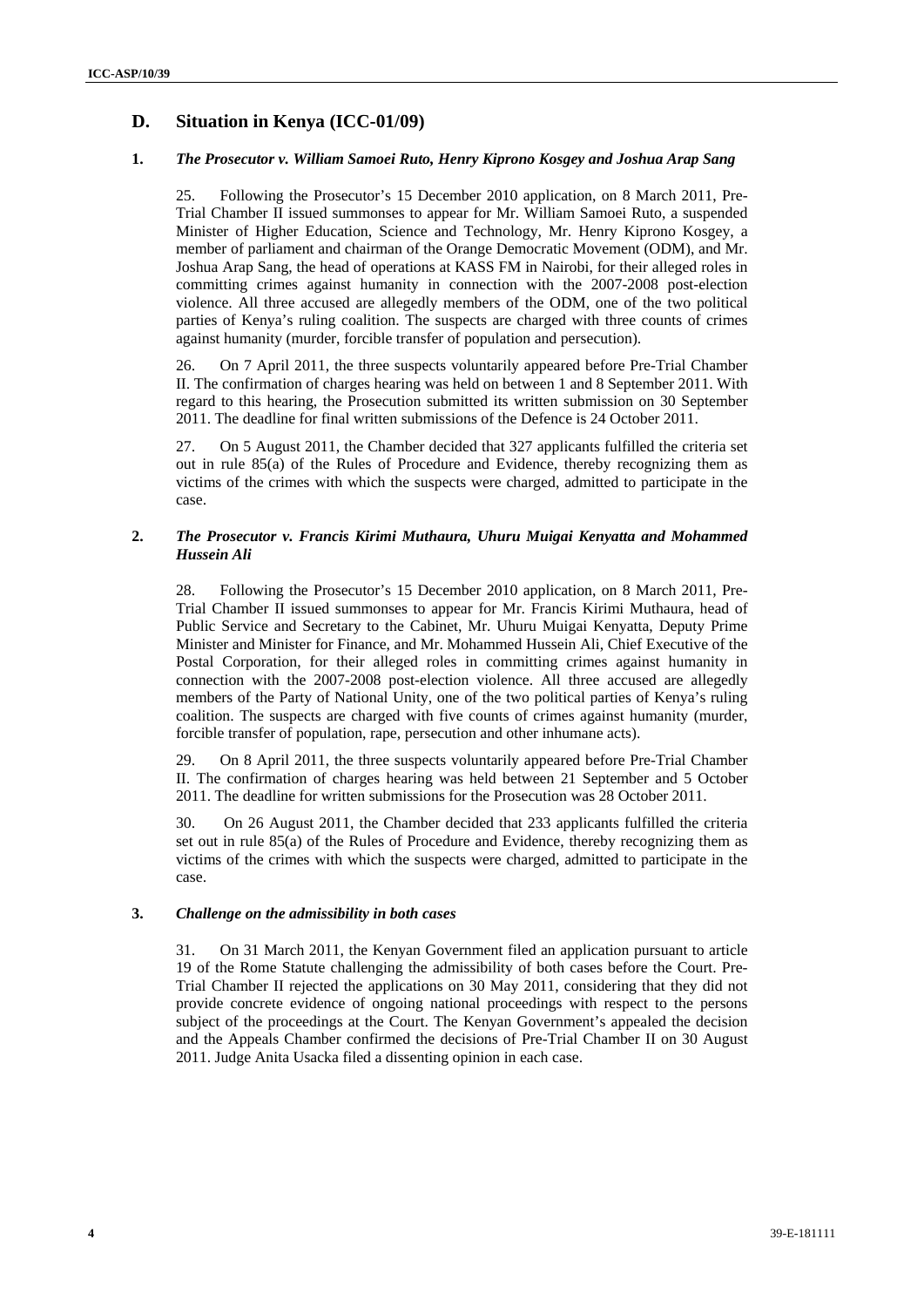# **E. Situation in Libya (ICC-01/11)**

#### *The Prosecutor v. Muammar Mohammed Abu Minyar Gaddafi, Saif Al-Islam Gaddafi and Abdullah Al-Senussi*

32. On 16 May 2011, the Prosecutor requested that Pre-Trial Chamber I issue arrest warrants against Libyan leader Mr. Muammar Mohammed Abu Minyar Gaddafi, his son Mr. Said Al-Islam Gaddafi, Libyan Government Spokesman, and Mr. Abdullah Al-Senussi, Director of Military Intelligence, who appear to bear the greatest criminal responsibility for crimes against humanity committed in Libya since 15 February 2011. In this application the Prosecutor produced evidence about orders issued by Mr. Muammar Gaddafi himself, evidence of Mr. Saif Al-Islam organizing the recruitment of foreign soldiers, and evidence of the participation of Mr. Al-Senussi in the attacks against demonstrators, in addition to documenting how the three held meetings to plan the operations.

33. On 27 June 2011, Pre-Trial Chamber I issued warrants for arrest for Mr. Muammar Mohammed Abu Minyar Gaddafi, Mr. Saif Al-Islam Gaddafi and Mr. Abdullah Al-Senussi for two counts of crimes against humanity (murder and persecution) allegedly committed in Libya since 15 February 2011, finding that there were reasonable grounds to believe that Mr. Muammar Gaddafi, in coordination with his inner circle, conceived and orchestrated a plan to deter and quell, by all means, civilian demonstrations against the regime.

# **F. Situation in Côte d'Ivoire (ICC-02/11)**

34. Côte d'Ivoire, which is not party to the Rome Statute, had accepted the jurisdiction of the ICC pursuant to article 12, paragraph 3 of the Rome Statute, on 18 April 2003; on 18 December 2010, President Ouattara reconfirmed his country's acceptance of this jurisdiction.

35. On 23 June 2011, the Prosecutor requested authorization from the Pre-Trial Chamber to open an investigation into the alleged crimes committed on the territory of Côte d'Ivoire since 28 November 2010. On 3 October 2011, Pre-Trial Chamber III granted the Prosecutor's request. The opening of the investigation is authorized with respect to alleged crimes within the jurisdiction of the Court, committed since 28 November 2010 as a result of the post-election violence, as well as with regard to continuing crimes – defined as those sharing the same contextual element as for crimes committed prior to 23 June 2011 – that may be committed in the future in the context of this situation. The Office of the Prosecutor is also requested to revert to the Chamber within one month with information available with respect to crimes committed between 2002 and 2010. The decision specifies the crimes on which investigation is authorized, namely crimes against humanity and war crimes allegedly committed by pro-Gbagbo and pro-Ouattara forces. The Decision further tasks the Registry with carrying out a general information campaign for the benefit of the entire Ivorian population focusing particularly on affected communities, including meetings with victims and victims' groups.

# **III. Investigations and Preliminary examination**

# **A. Investigations**

#### **1. Situation in the Democratic Republic of the Congo**

### **(a)** *The Prosecutor v. Thomas Lubanga Dyilo and The Prosecutor v. Germain Katanga and Mathieu Ngudjolo Chui*

36. During the period of 11 October 2010 to 3 October 2011, the Office of the Prosecutor conducted nine missions to two countries mainly for the support of trials, to address the arguments raised by the Defence in *The Prosecutor v. Thomas Lubanga Dyilo* and in *The Prosecutor v. Germain Katanga and Mathieu Ngudjolo Chui*.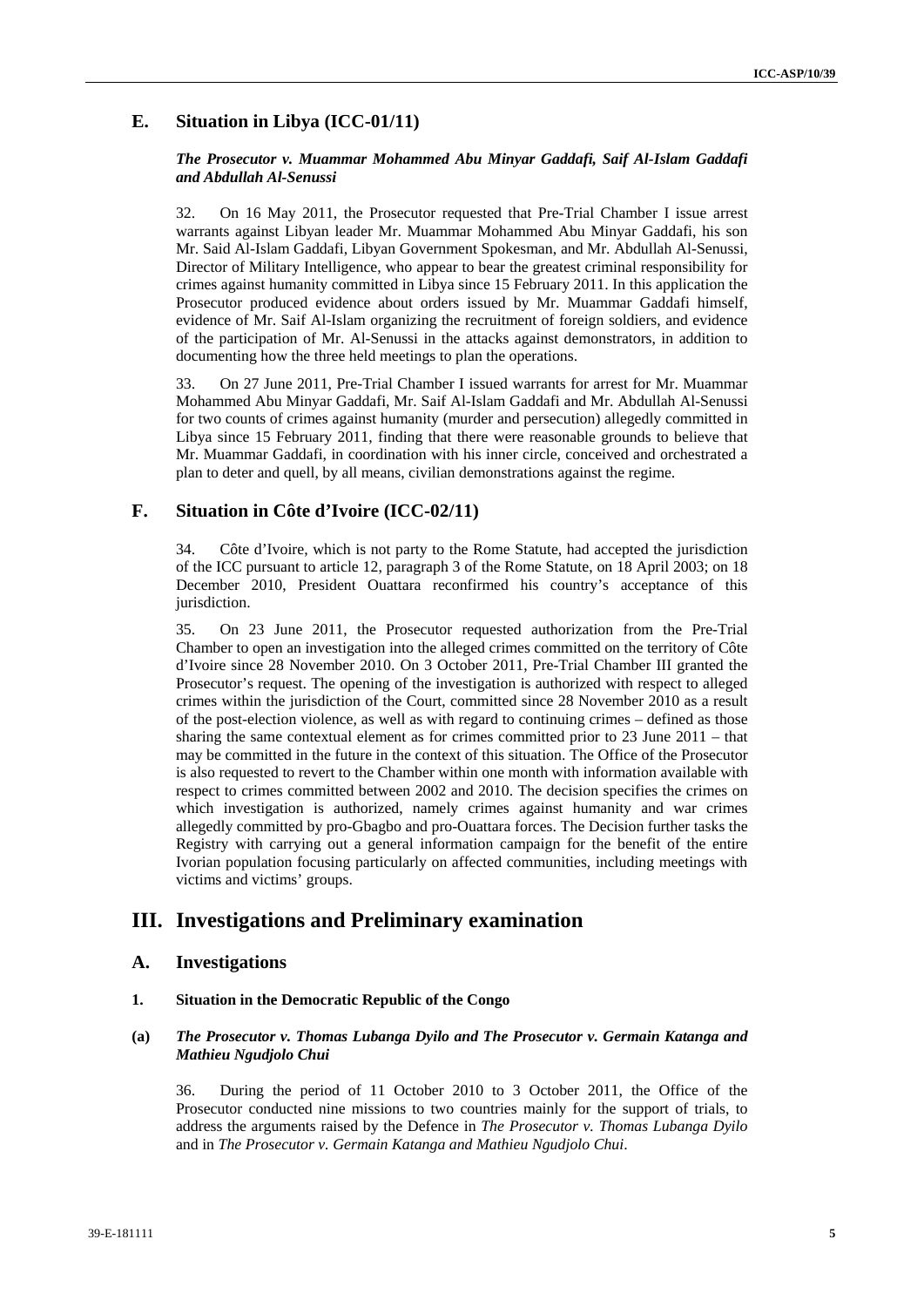#### **(b) The case of the Kivu provinces**

37. From 11 October 2010 to 3 October 2011, the Office of the Prosecutor conducted 29 missions to 5 countries for its third investigation in the Democratic Republic of the Congo, focusing on crimes committed by the FDLR militia in the Kivu provinces.

38. The investigation and prosecution of crimes allegedly committed by the FDLR militia in the Kivu provinces in eastern Democratic Republic of the Congo represent one of the most successful examples of complementarity under the Rome Statute system. Part of the FDLR leadership was based in Europe. Mr. Callixte Mbarushimana, the militia's Executive Secretary was based in France. He was arrested by French authorities and surrendered to the Court. Mr. Ignace Murwanashiyaka and Mr. Straton Musoni, the FDLR's President and Vice-President, respectively were arrested by German authorities on 17 November 2009 and are facing trial in Germany including for war crimes and crimes against humanity charged under the German Code of Crimes against International Law.

39. The prosecution of the FDLR leadership is the result of more than two years of investigations conducted by Germany, Rwanda, the Democratic Republic of the Congo, France and the Office of the Prosecutor into the alleged crimes in the Kivus and specifically into the activities of the FDLR.

40. The investigation of the Office of the Prosecutor into alleged crimes committed in the Kivus continues, including against other leaders of the FDLR.

## **2. Situation in Uganda**

41. The Office of the Prosecutor continued to gather information on crimes allegedly committed by the Lord's Resistence Army (LRA) and to galvanize efforts to implement warrants against the top LRA leadership. The Office has collected a range of information on crimes allegedly being committed by the LRA under Joseph Kony's leadership. According to the information received by the Office, LRA crimes continued to be committed throughout the year, with a substantial number of killings and abductions across a wide area in the Democratic Republic of the Congo, Southern Sudan and the Central African Republic.

42. Besides the LRA, the Office also continued its information gathering and analysis in relation to alleged crimes committed by the Uganda People's Defence Forces and related national proceedings. The Office also continued to encourage the Ugandan authorities to conduct genuine proceedings in relation to the conflict in Northern Uganda.

43. During the reporting period, as part of its policy of positive complementarity, the Office of the Prosecutor also provided assistance to the Ugandan authorities, as they worked to prepare their first domestic war crimes case to be brought before the newlyestablished International Crimes Division of their High Court, against an alleged mid-level LRA commander.

## **3. Situation in the Central African Republic**

44. The Office of the Prosecutor continued its investigation in the situation in the Central African Republic and conducted a total of six missions to two countries from 12 October 2010 to 3 October 2011, for the purposes of, *inter alia*, screening potential witnesses and following up on new information received.

## **4. Situation in Darfur, Sudan**

45. In the period from 12 October 2010 to 3 October 2011, the Office of the Prosecutor conducted 17 missions to seven countries in relation to investigations in the situation in Darfur.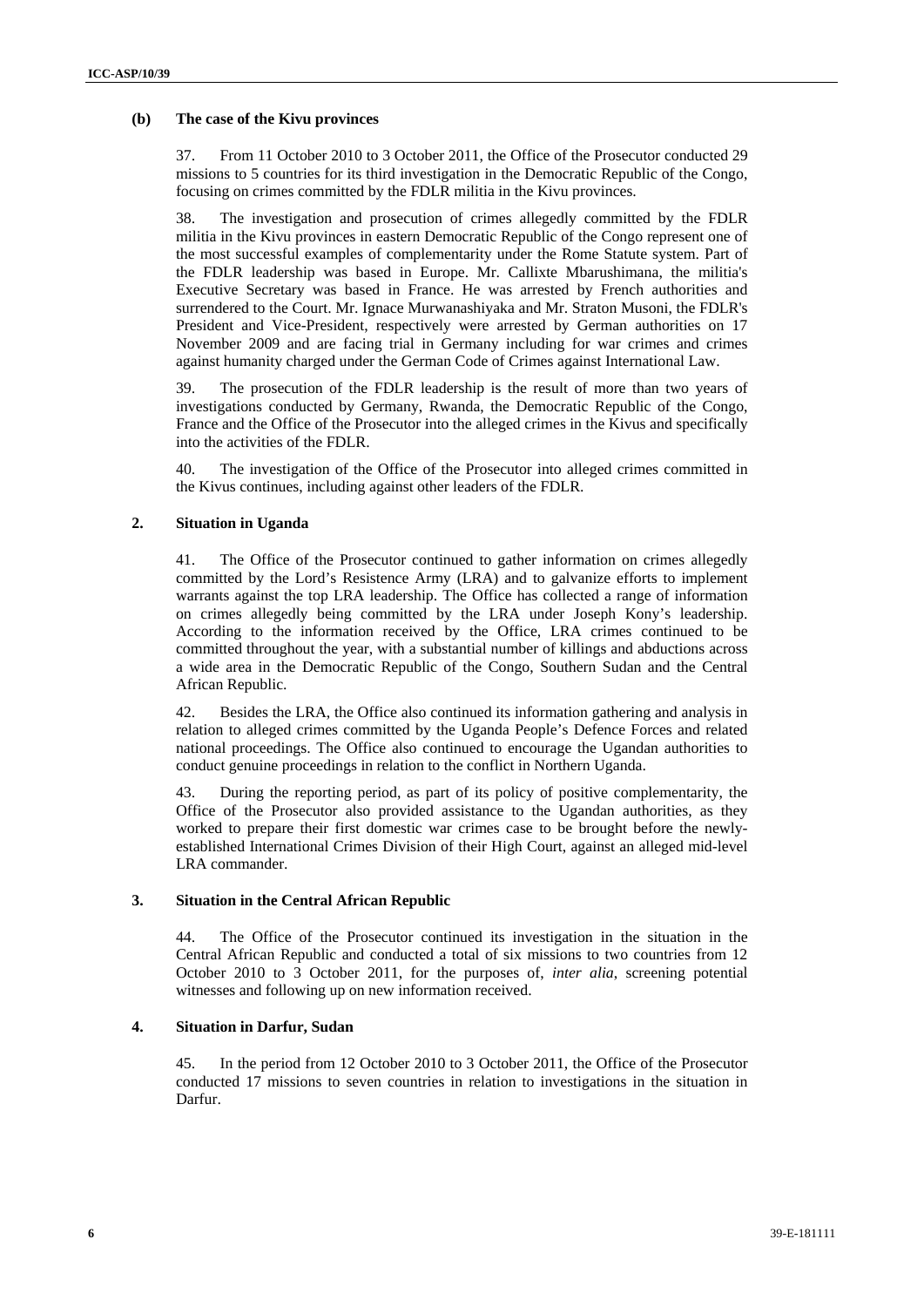46. In accordance with United Nations Security Council resolution 1593 (2005), the Prosecutor presented his twelfth and thirteenth reports on the status of the investigation into the situation in Darfur to the United Nations Security Council on 10 December 2010 and 8 June 2011, respectively<sup>1</sup>.

47. In his briefing to the United Nations Security Council on 10 December 2010, the Prosecutor drew attention to the Pre-Trial Chamber's issuing of a second arrest warrant against President Al Bashir on three charges of genocide. He again highlighted the lack of cooperation by the Government of Sudan and the lack of national proceedings against those responsible for the crimes committed.

48. In his briefing to the United Nations Security Council on 8 June 2011, the Prosecutor addressed the outstanding arrest warrants and the ongoing crimes, expressing particular concern about the ongoing role of Mr. Ahmad Harun as a key player in the major crime spots in Sudan.

49. The Office of the Prosecutor continues to monitor and gather information regarding the situation in Darfur. The information collected indicates that crimes against humanity, war crimes and genocide, the crimes for which the judges took the decision to issue arrest warrants, continue to be committed.

#### **5. Situation in Kenya**

50. The Office of the Prosecutor conducted 61 missions to 13 countries during the reporting period.

#### **6. Situation in Libya**

51. On 26 February 2011 the United Nations Security Council unanimously adopted resolution 1970 (2011), referring the situation in Libyan Arab Jamahiriya from 15 February 2011 onwards to the Prosecutor, stressing "the need to hold to account those responsible for attacks, including by forces under their control, on civilians".

52. Following the referral, the Office of the Prosecutor conducted a preliminary examination of the situation, gathering and analysing information on the alleged crimes from many different sources. As a result of this analysis, on 3 March 2011, the Office determined that the statutory criteria for the opening of an investigation into the situation in Libya had been met**.** 

53. The Prosecutor presented his first report to the United Nations Security Council on 4 May 2011 providing information to the Council that in the following weeks the Office would present a first case before the Pre-Trial Chamber of the Court.<sup>2</sup>

54. During the reporting period, the Office conducted 50 missions to 15 countries with regard to the situation in Libya. The Office is further investigating allegations of rape, sexual violence and other instances of crimes against humanity, including torture and inhuman acts committed against civilians perceived as dissidents. The Office is also investigating allegations of attacks against sub-Saharan Africans wrongly perceived to be mercenaries and allegations of war crimes committed by different parties during the armed conflict.

# **B. Preliminary examination activities**

55. The Office of the Prosecutor continued to gather and analyze information on crimes potentially falling within the jurisdiction of the Court, and to assess related relevant proceedings. As of 3 October 2011, the Office had received 9303 communications relating to article 15 of the Rome Statute, of which 431 were received since the last report.

<sup>&</sup>lt;sup>1</sup> UN documents S/PV.6440, S/PV.6548

 $2$  UN document S/PV.6528.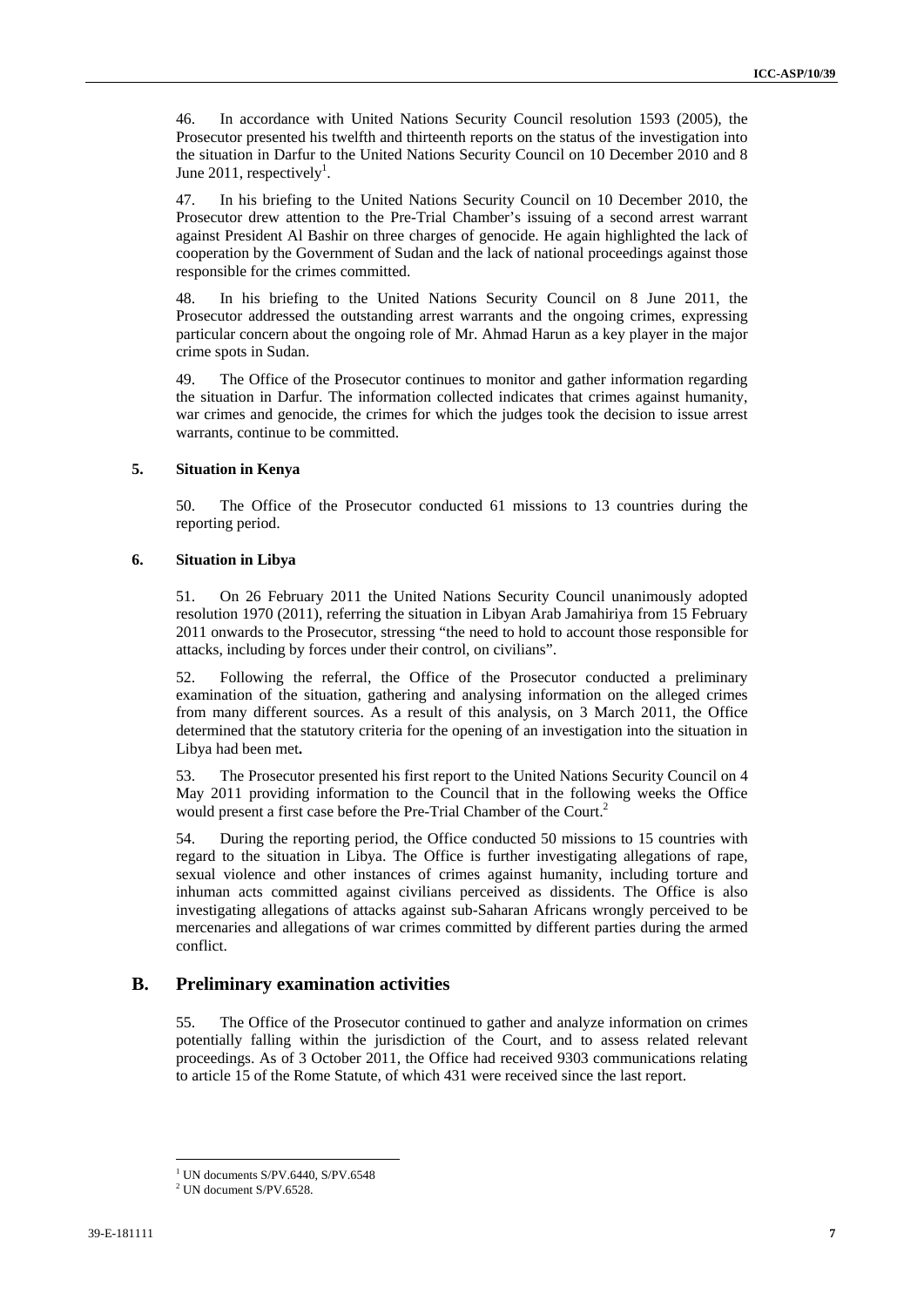56. During the reporting period, the Office continued preliminary examinations in Afghanistan, Colombia, Georgia, Guinea and Palestine. The Office made public that it had initiated preliminary examinations of situations in Nigeria, Honduras and the Republic of Korea. On 23 June 2011, the Prosecutor requested authorization from the Pre-Trial Chamber III to commence an investigation in Côte d'Ivoire.

#### **1. Afghanistan**

57. The Office of the Prosecutor continued to monitor and analyze the situation in Afghanistan, considering all information, including open sources, on alleged crimes potentially committed by all parties. It maintains close contact with experts, civil society organizations, public officials, United Nations officials, and contributing States to the International Security Assistance Force in Afghanistan.

#### **2. Colombia**

58. The Office of the Prosecutor continued to analyze information available on national investigations and prosecutions in Colombia, in particular proceedings against guerrilla groups, paramilitary leaders as well as State actors. In each case, the Office seeks to determine whether the said proceedings focus on or include persons bearing the greatest responsibility for the crimes committed. The Office intends to make public additional information shortly.

59. The Office has also engaged in public discussions about the application of the complementarity principle in Colombia, including at the bi-annual NGO roundtable on 20 October 2010, and at the Conference "In the Shadow of the ICC – Colombia and International Criminal Justice" convened by the Human Rights Consortium, the Institute of Commonwealth Studies and the Institute for the Study of the Americas at the University of London, on 26 and 27 May 2011.

60. The Office maintains a constant dialogue with the Colombian Government, and has received updated information on relevant national proceedings from the Colombian judicial authorities.

#### **3. Côte d'Ivoire**

61. Pursuant to the preliminary examination of the situation in Côte d'Ivoire, the Prosecutor concluded that the statutory criteria established by the Rome Statute for the opening of an investigation were met, resulting in the request for authorization, on 23 June 2011, to open an investigation into the alleged crimes committed on the territory of Côte d'Ivoire.

#### **4. Georgia**

62. During the reporting period, the Office of the Prosecutor has continued to follow up on investigations into alleged crimes committed during the August 2008 conflict in Georgia.

63. In February 2011, a delegation from the Office made a second visit to the Russian Federation and received a comprehensive update on the progress of national investigations undertaken by the investigative committee of the Russian Federation. The Office has also maintained regular contacts with the Georgian authorities. Both Governments have been requested to provide a written update on the progress (or lack thereof) of their respective investigation.

64. The Office maintains close contacts with NGOs in the region, receiving reports from and participating in meetings with these organizations, some of which are also carrying out an assessment of relevant national proceedings pertaining to the alleged crimes committed during the August 2008 conflict.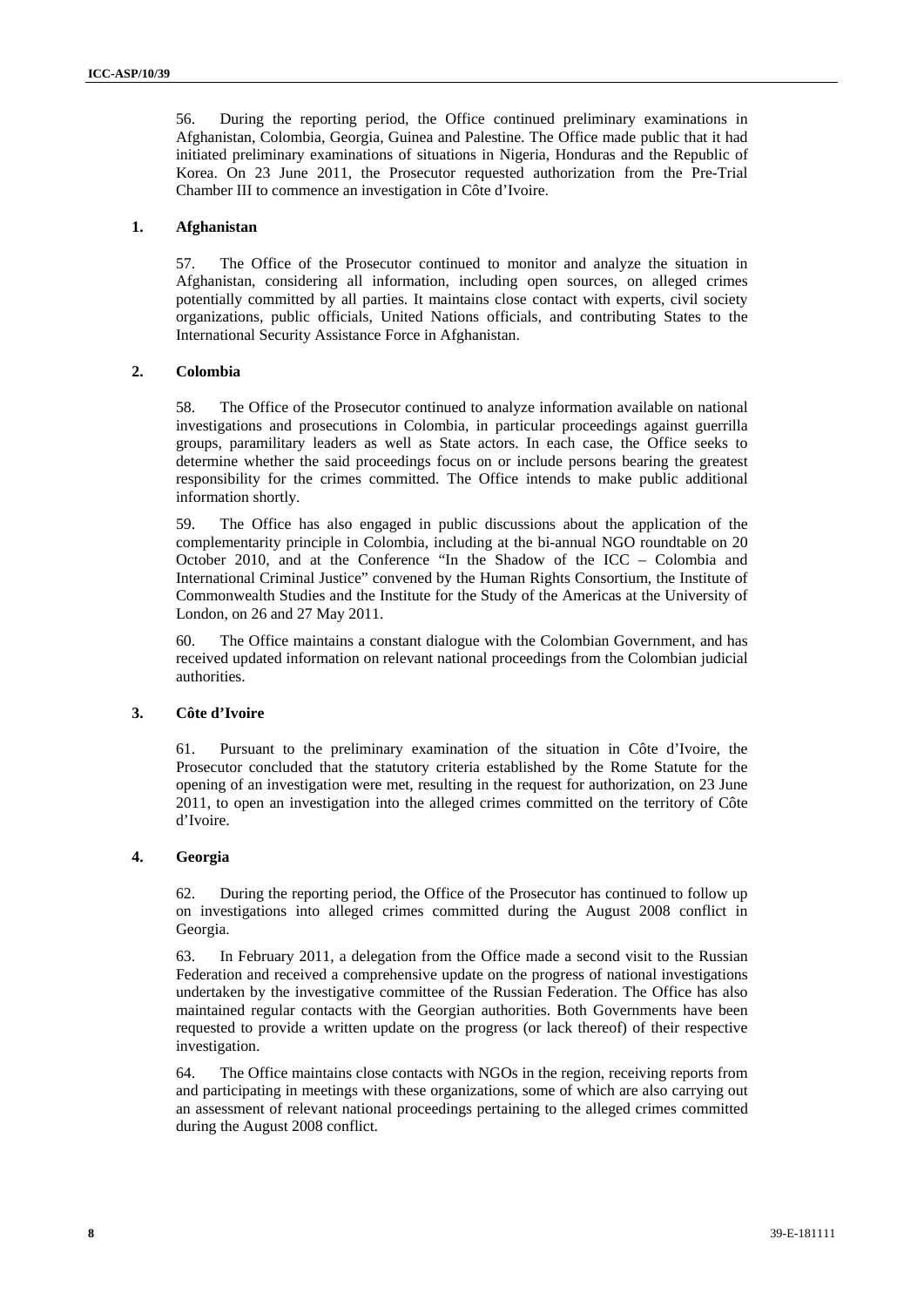#### **5. Guinea**

65. During the reporting period, the Office of the Prosecutor conducted two missions to Guinea, in November 2010 and March 2011 respectively, to follow up on the national investigation being carried out by Guinean judges into the 2009 events, and to deter the commission of new crimes during the election period, as part of the Office's preventive mandate. The Office met with Government officials, representatives from the judiciary and civil society, as well as victims and victims' associations.

66. The Office has further engaged with various Guinean, regional and international partners to maintain and develop the international consensus to bring to account those bearing the greatest responsibility for the alleged crimes committed on 29 September 2009.

#### **6. Honduras**

67. On 18 November 2010, the Prosecutor announced the situation in Honduras was under preliminary examination. Honduran authorities immediately offered their cooperation. The Office continues to analyze whether alleged human rights violations following the 28 June 2009 *coup d'etat* against former President Manuel Zelaya could constitute crimes under the jurisdiction of the Court. In the course of its analysis, the Office is considering the 17 communications regarding the situation received and public sources, including the Truth and Reconciliation Commission report, published in July 2011.

#### **7. Republic of Korea**

68. On 6 December 2010, the Office of the Prosecutor announced receiving communications alleging North Korean forces committed war crimes in the territory of the Republic of Korea.

69. The preliminary examination of the situation in the Republic of Korea is focusing on two incidents, namely, a) the shelling of Yeonpyeong Island on 23 November 2010 which resulted in the killing of South Korean marines and civilians and the injury of many others; and b) the sinking of a South Korean warship, the Cheonan, hit by a torpedo allegedly fired from a North Korean submarine on 26 March 2010, which resulted in the death of 46 persons.

70. The Office has been receiving information from relevant sources, including by engaging with the Korean authorities on factual issues that are key to determine whether the incidents could amount to war crimes under the Rome Statute.

#### **8. Nigeria**

*71.* The Office of the Prosecutor made its examination of the situation in Nigeria public on 18 November 2010. The Office is analyzing alleged crimes committed in Central Nigeria since mid-2004 and has engaged constructively with Nigerian authorities. The Office met with Nigerian and international civil society organizations which work in the Middle Belt states. Nigerian judicial authorities have been invited to share information with the Office on existing proceedings.

72. On 21 April 2011, the Office expressed concern about the outbreak of violence in the context of the National Assembly and Presidential elections of April 2011. The Office furthermore urged Nigerians to avoid engaging in acts of violence and urged the Nigerian government to contain the on-going violence and forestall its future re-occurrence, while taking into account its obligation to prevent impunity under the Rome Statute. In response, the Nigerian Government was forthcoming in offering information on steps taken to address the eruption of violence.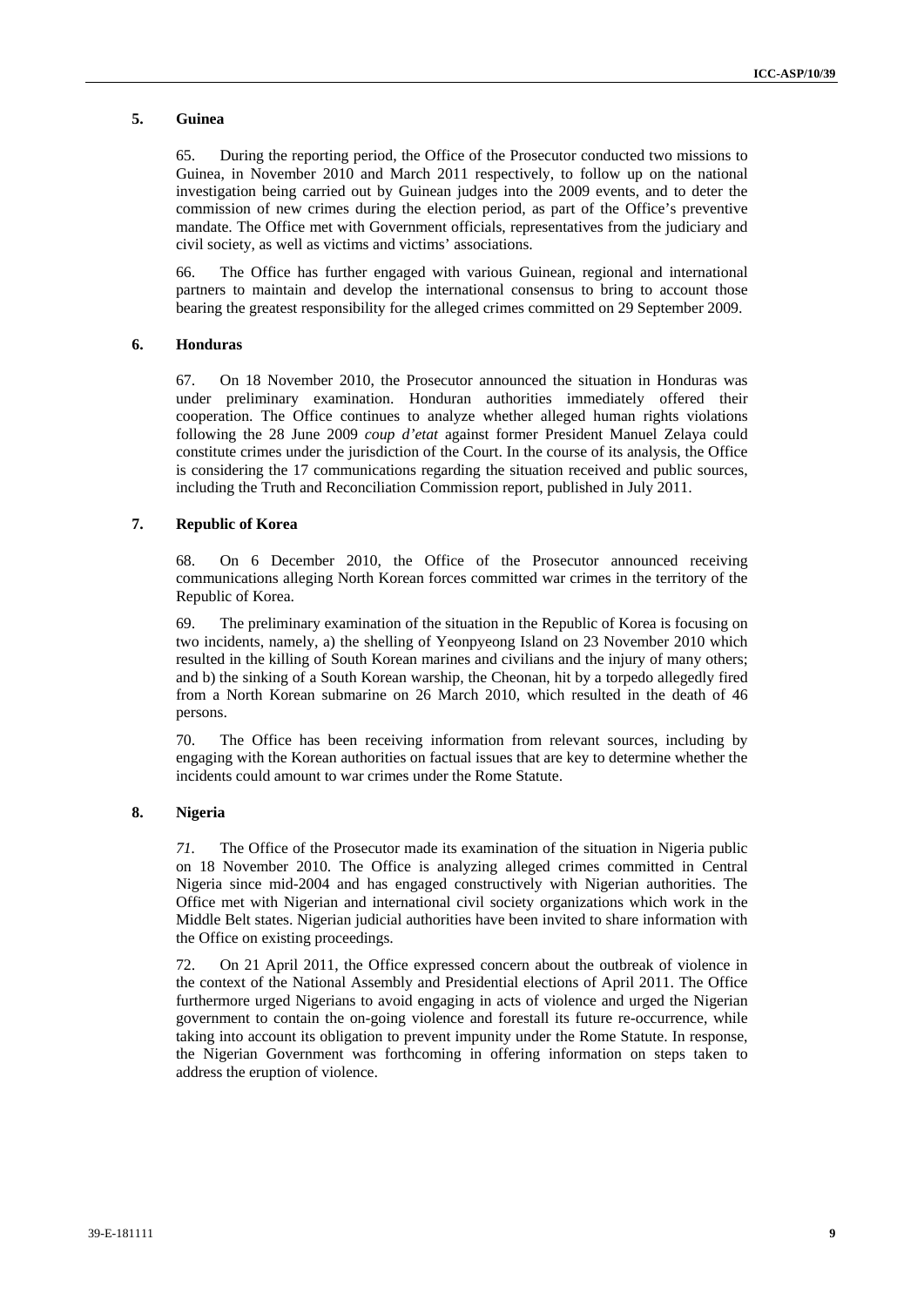#### **9. Palestine**

73. In connection with the declaration lodged by the Palestinian National Authority (PNA) under article 12, paragraph 3 of the Rome Statute on 22 January 2009, accepting jurisdiction of the Court, the Office of the Prosecutor continues to examine whether the declaration meets statutory requirements.

74. The PNA requested the right to be heard on the fulfilment of the statutory requirements for opening an investigation, including on the issue whether Palestine qualifies as a 'State' for the purpose of article 12, paragraph 3 of the Statute. The Office considered that a fair process required that the PNA as well as other interested parties, have the opportunity to be heard. The Office therefore ensured due process to all parties involved. Representatives of the PNA presented arguments by oral and written submissions. The final public briefing will be presented soon.<sup>3</sup>

75. The Office has also received reports from different sources on the preconditions of jurisdiction and organized an interactive discussion among the various experts and NGOs that had provided submissions at the seat of the Court during its bi-annual roundtable on 20 October 2010.

76. In July 2011 the Office provided updated information to the United Nations Office of the High Commissioner for Human Rights pursuant to their request on steps taken by the Office of the Prosecutor with regard to the Palestinian Declaration.

77. The Prosecutor met with various stakeholders, including representatives from the PNA, the League of Arab States Secretariat and a number of Palestinian and Israeli NGOs to discuss the Court's jurisdiction.

# **IV. Cooperation with and assistance from States, international and regional organizations**

78. The cooperation of the Court with States Parties has been generally forthcoming. The Court made numerous requests to States for cooperation pursuant to Parts 9 and 10 and article 15, paragraph 2 of the Rome Statute. A comprehensive overview of cooperation related issues can be found in the Court's report on Cooperation.

## **A. Cooperation with States**

<u> 1989 - Johann Barn, mars eta bainar eta politikaria (h. 1989).</u>

#### **1. Arrest and surrender**

79. During the reporting period, one request for the arrest and surrender of Mr. Callixte Mbarushimana was executed by France. The transfer of the suspect to the Court detention centre took place on 25 January 2011.

80. With regard to the situation in Libya, 125 requests for arrest and surrender were transmitted by the Registry to States Parties and other States, including Libya, in 22 languages.

81. At the time of submission of this report, 12 warrants of arrest are still outstanding. The Court is concerned by the recent visits of Mr. Omar Al Bashir in two States Parties in the reporting period, Djibouti on 8 May 2011 and Chad on 7 and 8 August 2011. The visit to Chad is of particular concern as it is the second visit of Mr. Omar Al Bashir to this country. The Chamber is yet to make a decision on the observations submitted by Chad.

<sup>&</sup>lt;sup>3</sup> The Office of the Prosecutor made available a first summary of submissions on whether the declaration lodged by the Palestinian National Authority meets statutory requirements on its website.

<sup>4</sup> Report of the Court on cooperation dated 18 October 2011 (reference to be added when available).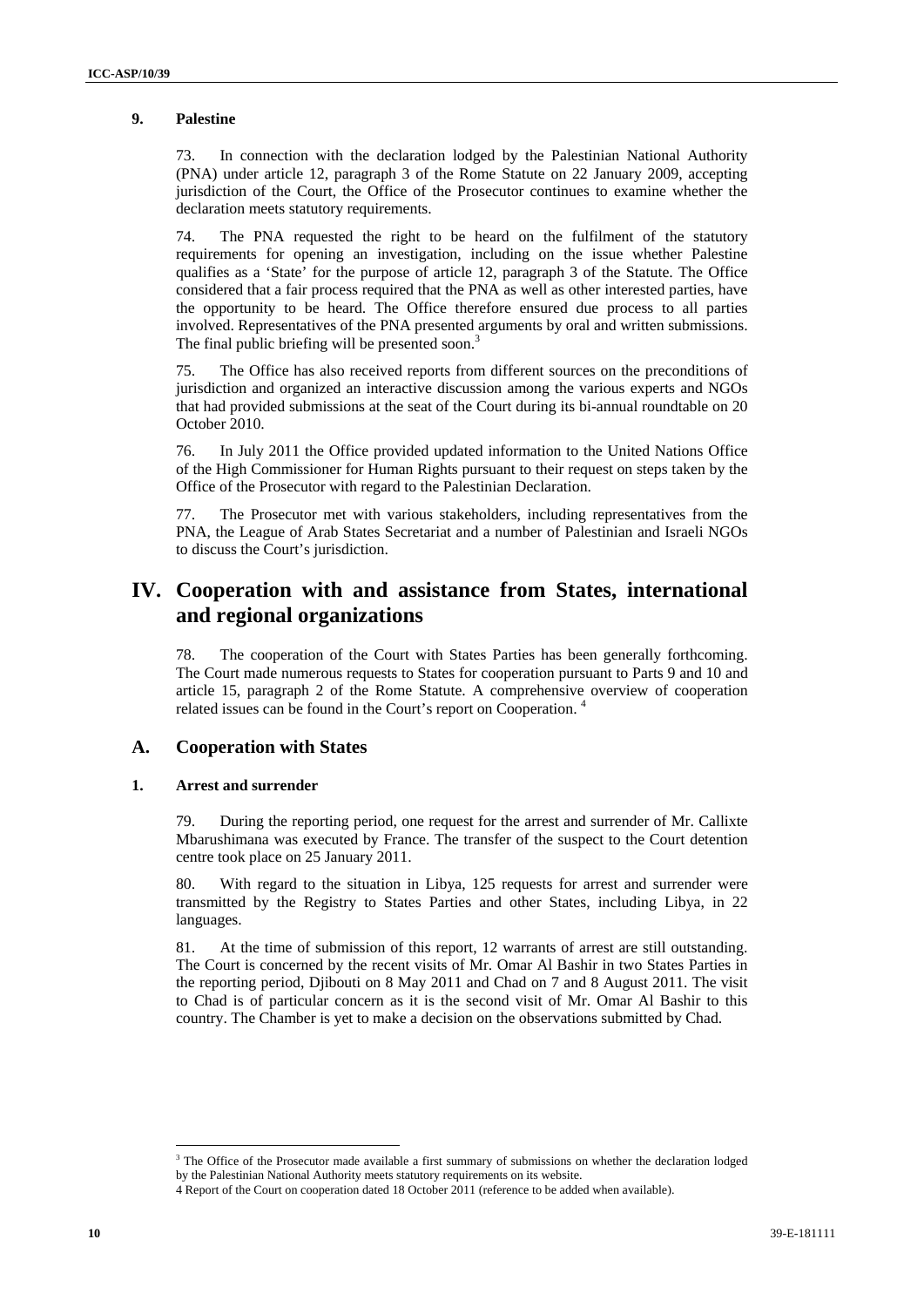#### **2. Other requests for cooperation**

82. During the reporting period, the Registry sent 677 requests for assistance concerning *inter alia* the provision of records and documents, the protection of witnesses, the questioning of witnesses, the support to the investigations conducted by the defence, the transfer of detained persons, the provision of storage space, interim release, the identification and freezing of good and assets, the security for staff and the issuance of travel documents (549 requests) to States Parties, other States and international organizations.

83. The Office of the Prosecutor sent 228 requests addressed to States and international organizations regarding its investigative and prosecutorial activities during the reporting period. While some of these requests are still pending, in particular the recent ones, the execution rate is already at 70 per cent.

#### **3. Voluntary agreements and other arrangements**

84. No new witness relocation agreement was signed during the reporting period, although there are advanced negotiations ongoing with four States. In order to increase the options of the Court for relocating witnesses internationally, the Court opened a new Special Fund for witness relocations for States to donate funds for the purposes of funding cost neutral relocations of witnesses to third States. The Court has already received substantial donations to the Special Fund which are currently used to finance several witnesses' relocations. The Court is now approaching States Parties with a focus on Africa to see whether they would agree to enter into a cost-neutral witness relocation agreement with the Court, financed by the Special Fund.

85. During the reporting period, Colombia and Serbia concluded agreements on the enforcement of sentences with the Court. The Court is grateful to these States Parties for extending this valuable form of support.

86. In order to prepare for the eventuality that the Court in the future issues a decision granting interim release to a person in custody, the Registry has circulated a model exchange of letters on interim release among States Parties in May 2011, and is currently addressing the comments received. The Registry is also currently in the process of finalizing a model agreement with States for cases of acquittal.

87. In order to stimulate cooperation in situation countries, focal points from the Democratic Republic of the Congo, Kenya, Uganda, Chad and Central African Republic were invited for a two-day training at the Court in July 2011.

# **B. International and regional organizations**

#### **1. Cooperation with the United Nations**

88. Cooperation with the United Nations, based on the Relationship Agreement<sup>5</sup>, continues to be essential to the Court institutionally and in the different situations and cases. A comprehensive overview of cooperation between the Court and the United Nations can be found in the Court's seventh annual report to the United Nations General Assembly.<sup>6</sup>

#### **2. Cooperation with regional organizations and other intergovernmental institutions**

89. The Court concluded a Framework Cooperation Arrangement with the Organization of American States and a Memorandum of Understanding on cooperation with the Commonwealth Secretariat. The Court continued to communicate closely with the African Union, the European Union and other regional organizations and increased its cooperation and engagement with the League of Arab States during the reporting period. The Court benefited from the sponsorship and cooperation of La Francophonie for two regional

<sup>5</sup> UNdocument UNTS, vol. 2283.

<sup>6</sup> A/66/309, 19 August 2011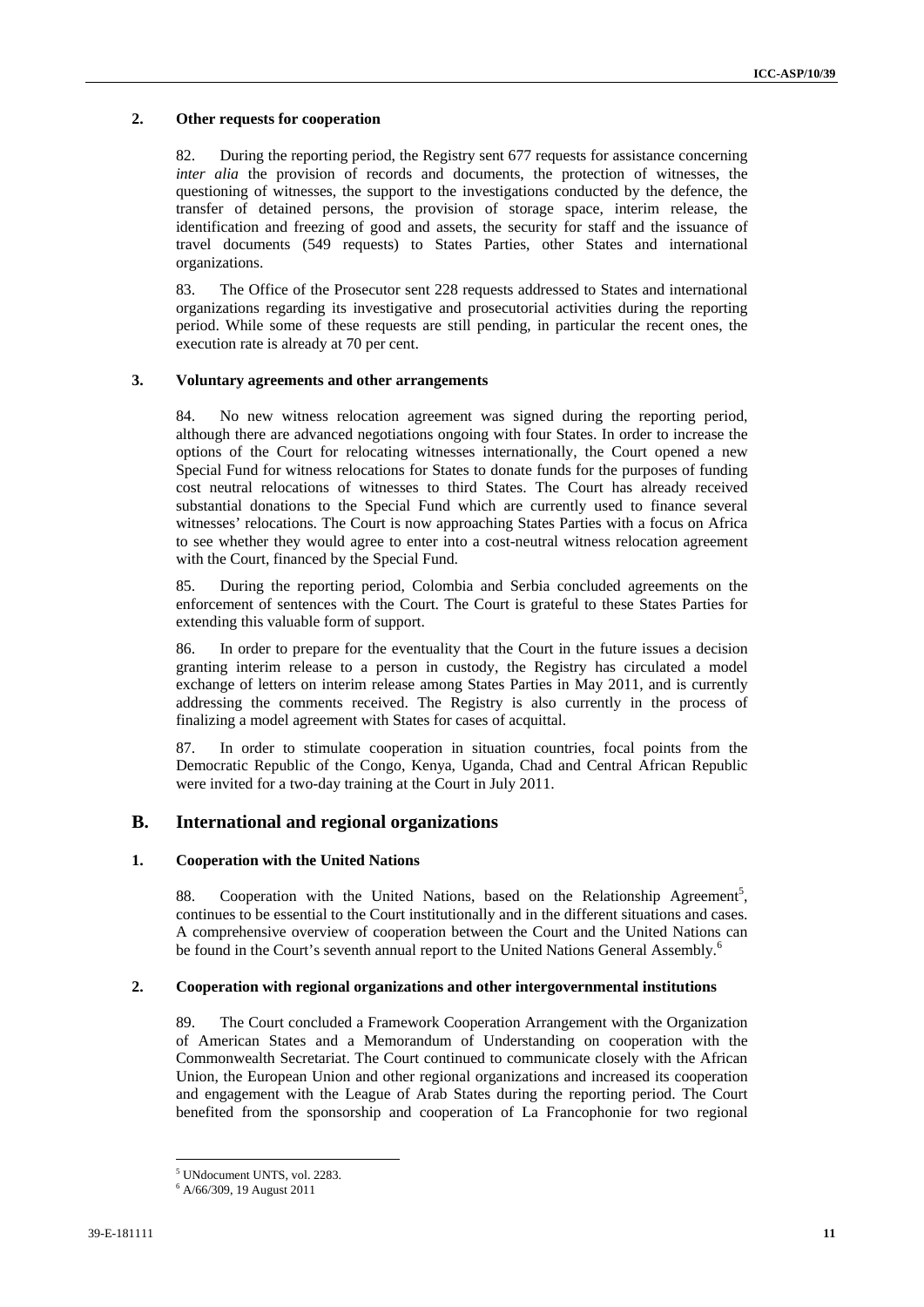seminars held in Africa. More details on cooperation with regional and other intergovernmental organisations can be found in the Court's report on cooperation.<sup>7</sup>

# **V. Other activities of the Court**

# **A. Support to Judicial Proceedings**

90. 177 days of court hearings were held at the seat of the Court during the reporting period, supported by the Registry's Court Management Section and including simultaneous trials during the period from January to April.

91. The Court Translation and Interpretation Section (CTIS) supported the training of a team of Sango interpreters that started to work on November 2010 in the Bemba trial. CITS translated judicial documents into French, English and/or Arabic, taking into account the tight deadlines as required by the proceedings. The Section also supported the translation of the numerous requests for assistance dealing with the complexity of the languages combinations chosen by States Parties. Field and Operational Interpretation has steadily increased its pool of field interpreters and added new languages. The greatest challenge has been the Darfur languages, particularly the Zaghawa language.

92. The Registry's Victims and Witnesses Unit ensured the appearance of 93 witnesses before the Court during the reporting period.<sup>8</sup> These witnesses were under the Unit's care for a total of 2,559 days and were provided with appropriate support and protective measures.

93. Following the Prosecutor's request for authorization to open an investigation in Côte d'Ivoire, victims had 30 days within which they could make representations in writing to Pre-Trial Chamber III on the Prosecutor's request. The Registry's Victims Participation and Reparations Section filed a consolidated report on 29 August 2011 indicating that a total of 1,089 victims' representations were received and transmitted.

94. During the reporting period, the Victims Participation and Reparations Section conducted a total of 176 targeted activities in situation related countries aimed at assisting victims to participate in the different phases of proceedings. During the period under consideration the Section received a total of 5,676 applications for participation in pre-trial and trial proceedings and 6,068 applications for reparations, from all the situations and cases before the Court. The largest numbers relate to the cases arising from the situations in the Central African Republic and Kenya, in response to deadlines set by Chambers for the receipt and transmission of applications for participation in the proceedings.

95. The number of victims represented by the Office of Public Counsel for Victims (OPCV), at one stage or another of proceedings, increased by 82 per cent over 2010/2011. As per October 2011, a total of 2119 victims are represented by the Office in the different situations and case.

# **B. Detention matters**

96. As of 3 October 2011, ten persons are detained in the Court's Detention Centre: five suspects (Mr. Thomas Lubanga Dyilo, Mr. Germain Katanga, Mr. Mathieu Ngudjolo Chui, Mr. Jean‐Pierre Bemba Gombo and, since January 2011 further to his transfer to the Hague, Mr. Callixte Mbarushimana) and since 31 May 2011, four detained witnesses in two of the cases before the Court (one in the Lubanga case and three in the Katanga and Ngudjolo Chui case). In addition, Mr. Charles Taylor remains at the Court's Detention Centre further to the agreement with the Court and the Special Court for Sierra Leone.

97. On the 18 February 2011, the product price agreement relating to detention services was signed with the host State.

<sup>7</sup> See footnote 2.

<sup>&</sup>lt;sup>8</sup> The Registry also arranged for the transfer of four detained witnesses.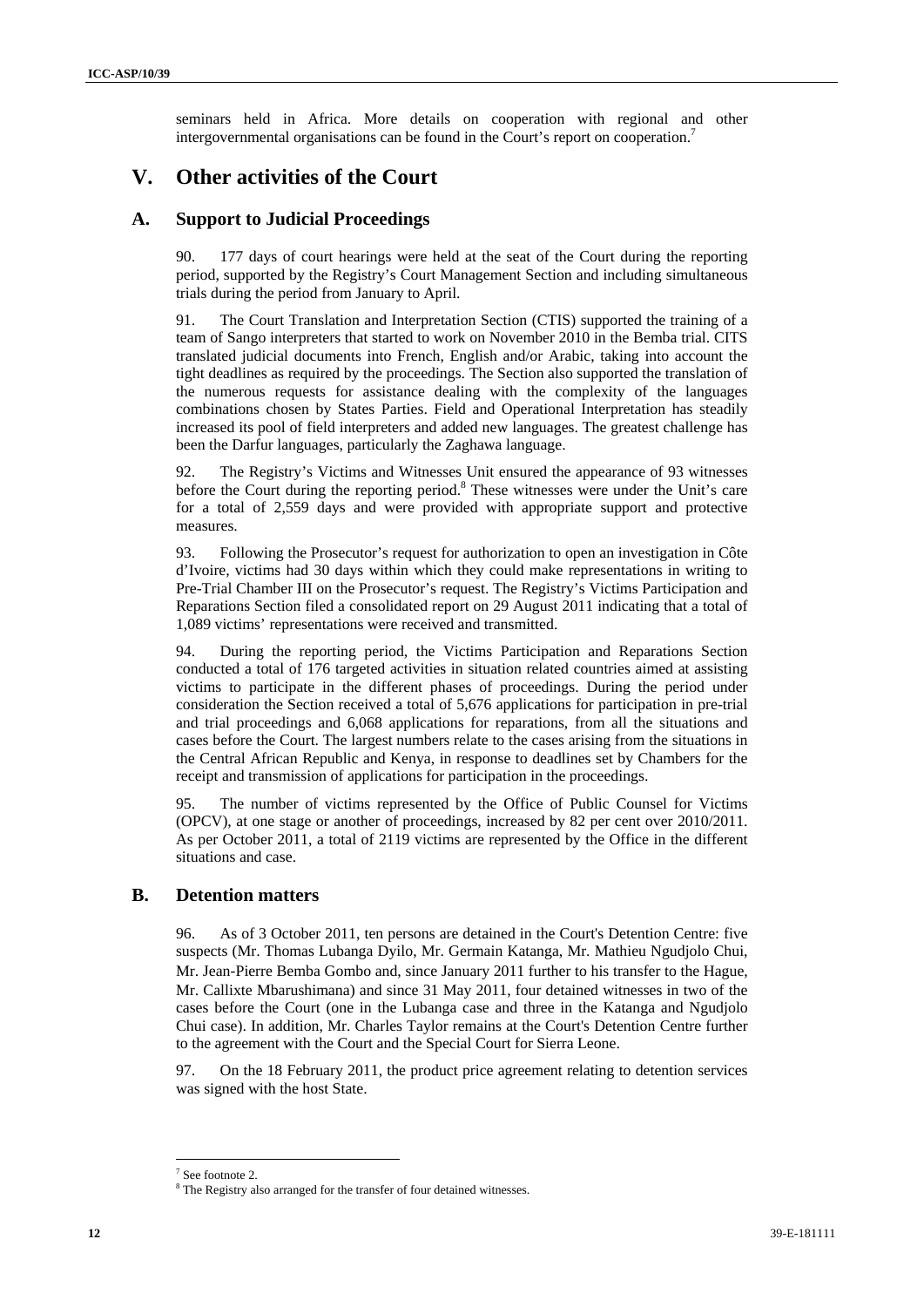98. The Registry's Detention Section assisted in organizing seven family visits (in total 19 persons) to indigent detainees during the reporting period. 9

99. Eight complaints by detainees were lodged during the reporting period; one is pending a decision of the Presidency, one is pending the Registrar's decision and another one has been withdrawn while a decision of the Registrar was awaited. Of the five others, one was found justified.

# **C. Support to Counsel**

100. The Registry's Counsel Support Section (CSS) continued to provide administrative support to all counsel representing victims (30) and the defence (13), as well as devising, managing and implementing all work related to the Court's legal aid system including legal aid for victims.

101. The Court currently provides legal aid to eight defence teams and 11 teams of legal representatives representing victims in seven different cases. Decisions refusing additional resources issued by the Registrar have been reversed by the competent Chamber on two different occasions.

102. To date, 411 lawyers from 57 States have been admitted to the List of Counsel eligible to appear before the Court. The Lists of Assistants to counsel and Professional Investigators, equally maintained by the Registrar, consist of 118 and 28 professionals, respectively.

103. In May 2011, the Court organized for the ninth time a Seminar of Counsel, where all persons included in the List of Counsel and all external counsel currently engaged in proceedings before the Court were invited to attend.<sup>10</sup> The Seminar, attended by more than 200 invitees, allowed for an update and discussions on matters relevant to the work of counsel in the Court's proceedings. The Seminar was followed by three intensive days of training for some 100 counsel in both working languages of the Court.

104. The OPCV has supported and given assistance to 41 external legal representatives in all situations and cases before the Court including during the hearings. In particular, legal advice and research have been provided on more than 500 separate occasions.

105. The Office of Public Counsel (OPCD) for the defence has experienced an almost 50 per cent increase in its workload due to the commencement of seven new cases in the reporting period. The OPCD provided and continues to provide legal research and real time legal assistance to 13 Defence teams through its access to real time transcripts (Lubanga, Katanga and Ngudjolo, Bemba, Banda and Jerbo team, Mbarushimana, Ruto, Sang and Kosgey, and Muthaura, Kenyatta and Ali). The OPCD also provides ongoing assistance to any duty counsel or ad hoc counsel for the Defence appointed by the Registry. The Office has provided intensive assistance to teams newly involved in the Court's processes in connection with their preparation for the confirmation of charges hearings. The case manager of OPCD was also mandated by these teams to assist with the process of disclosure.

# **D. Public Information and Outreach**

<u> 1989 - Johann Barn, mars eta bainar eta politikaria (h. 1989).</u>

106. During the reporting period, a total of 514 outreach sessions for affected communities and other target groups were organised in connection with four out of seven situations (Uganda, the Democratic Republic of the Congo, Darfur (Sudan), and the Central African Republic) by the Registry through its Public Information and Documentation Section (PIDS). 36,269 people participated in the sessions, approximately 40 per cent of whom were women. Estimated audiences of nearly 54.8 million people were regularly exposed to Court information through local radio and television programmes.

<sup>&</sup>lt;sup>9</sup> Out of these seven family visits two were against the 2010 budget while the other five were against the Trust Fund for Family Visits.

<sup>&</sup>lt;sup>10</sup> Financial assistance was provided to lawyers from the List coming from developing countries.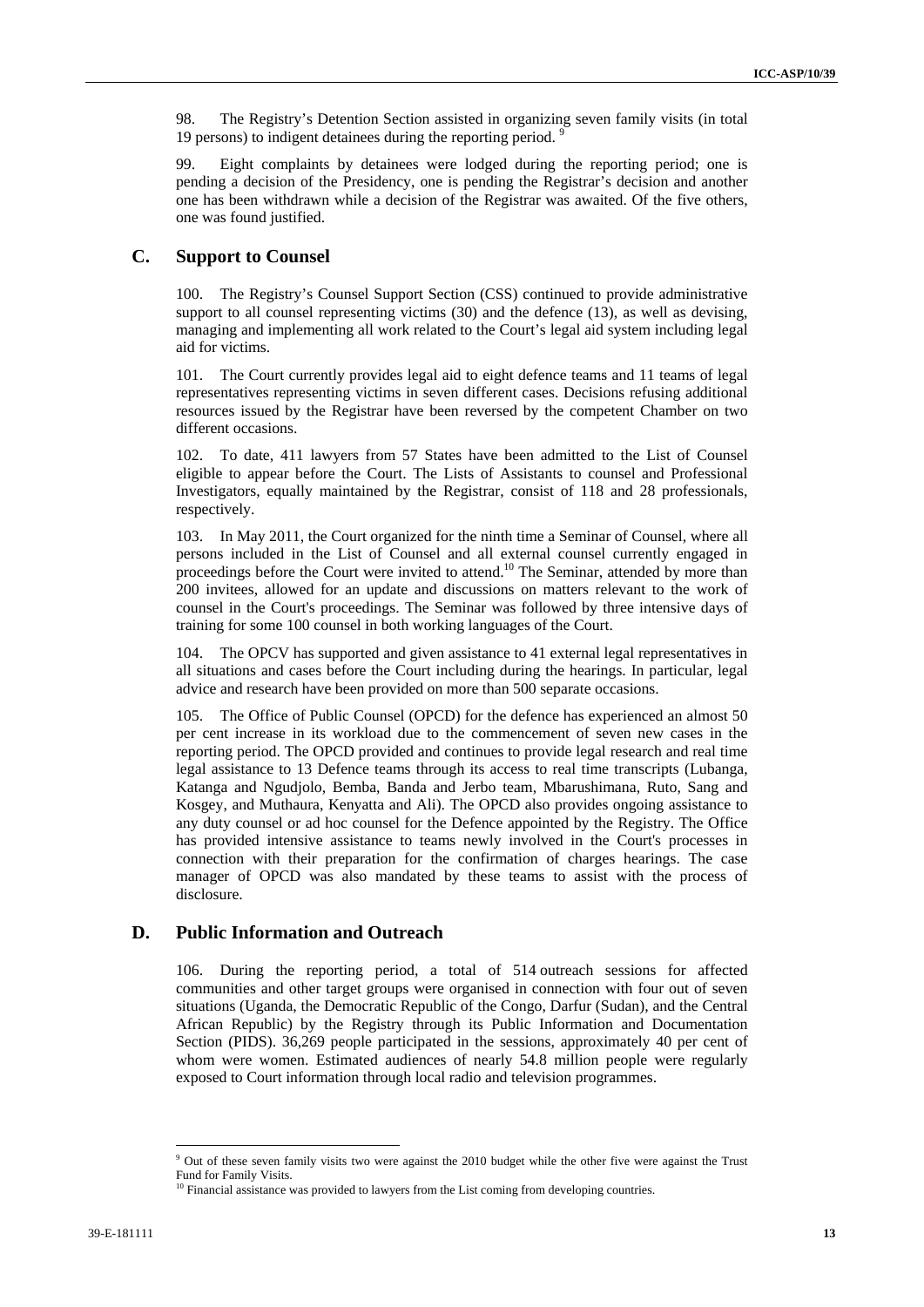107. Through public information activities, PIDS engaged with global audiences and key selected target groups, including journalists, legal communities, and academic communities. Journalists are engaged for a wider dissemination of timely, accurate information about the Court, to inform global and local audiences, and to counter misperceptions. Using its own platforms, during the reporting period, the Court disseminated information, including 205 press releases and media advisories, through the Court's website, which had 956,000 visitors. PIDS also produced and disseminated 406 audio-visual programmes through the ICourt's YouTube channel (with 126,932 views, which is 47,286 more than the previous year), as well as national, regional and international broadcast and online media.

108. Through the Legal Programme, judges, prosecutors, and members of bar associations were engaged. PIDS continued its successful campaign "Calling African Female Lawyers" and launched a new campaign to call on Arab lawyers with the support of the CSS. In the course of 23 events organized in cooperation with national bar associations, the Court reached lawyers from 15 countries, mostly in Africa. Other groups of lawyers were targeted during side events organized in the context of international or regional conferences held by 27 bar associations.

109. With regard to academic communities, the Registry conducted five-day seminars for professors from 24 law faculties of universities in Uganda, the Democratic Republic of the Congo, Central African Republic and Kenya with the financial support of the European Commission and other donors. This pilot project encourages and equips universities to add courses on the Court and International Criminal Law to their official curricula.

110. In 2011, the Court supported the celebration of 17 July as International Criminal Justice Day. Stakeholders and the public at large were encouraged to celebrate achievements in the field of international criminal justice, reflect on the plight of the countless innocent civilians who continue to be the victims of unimaginable atrocities and to act by declaring support for the system of international criminal justice.

# **E. Field Operations**

111. During the reporting period, the Field Operations Section has developed Standard Operating Procedures to guide the Registry's field operations in the yearly review and their effective implementation in accordance with the judicial developments and the budgetary framework $1$ <sup>1</sup>. Driven by the judicial developments and as a result of the strategic review undertaken in March 2011, the Registry achieved a number of efficiencies in the area of field operations. They pertain to scaling down and closing down a number of field presences. Consequently, the Court's field presences were reduced from seven to five including a limited field presence in Kenya since June 2011 to ensure the coordination of the activities in relation to the two ongoing cases. Additionally, by redistributing staff and non staff resources, the Registry will be able in 2012 to support and effectively coordinate increased workload in six situations and cater for increased service demands of its clients, namely the Office of the Prosecutor, counsels and Trust Fund for Victims, as well as for Registry driven activities. A core capacity has been secured to ensure flexible responses to unforeseen judicial developments in the new situations requiring field engagement, most recently in relation to the Court's activities in Côte D'Ivoire while reducing its proposed programme budget for 2012 by 3,4 per cent.

# **F. Human Resources**

<u> 1989 - Johann Barn, mars eta bainar eta politikaria (h. 1989).</u>

112. Recruitment activities were on target, resulting in the employment of 696 staff on established posts, of which 318 are on professional posts, representing 76 nationalities. A new e-recruitment system officially went live providing further efficiency measures for the Courts recruitment processes. Measures to strengthen the capabilities of hiring managers and to target underrepresented countries through new recruitment activities continue to receive importance. Also, the first Managerial Leadership Programme was launched.

 $11$  See the report on the Field Operations Strategy to be submitted at the tenth session of the Assembly.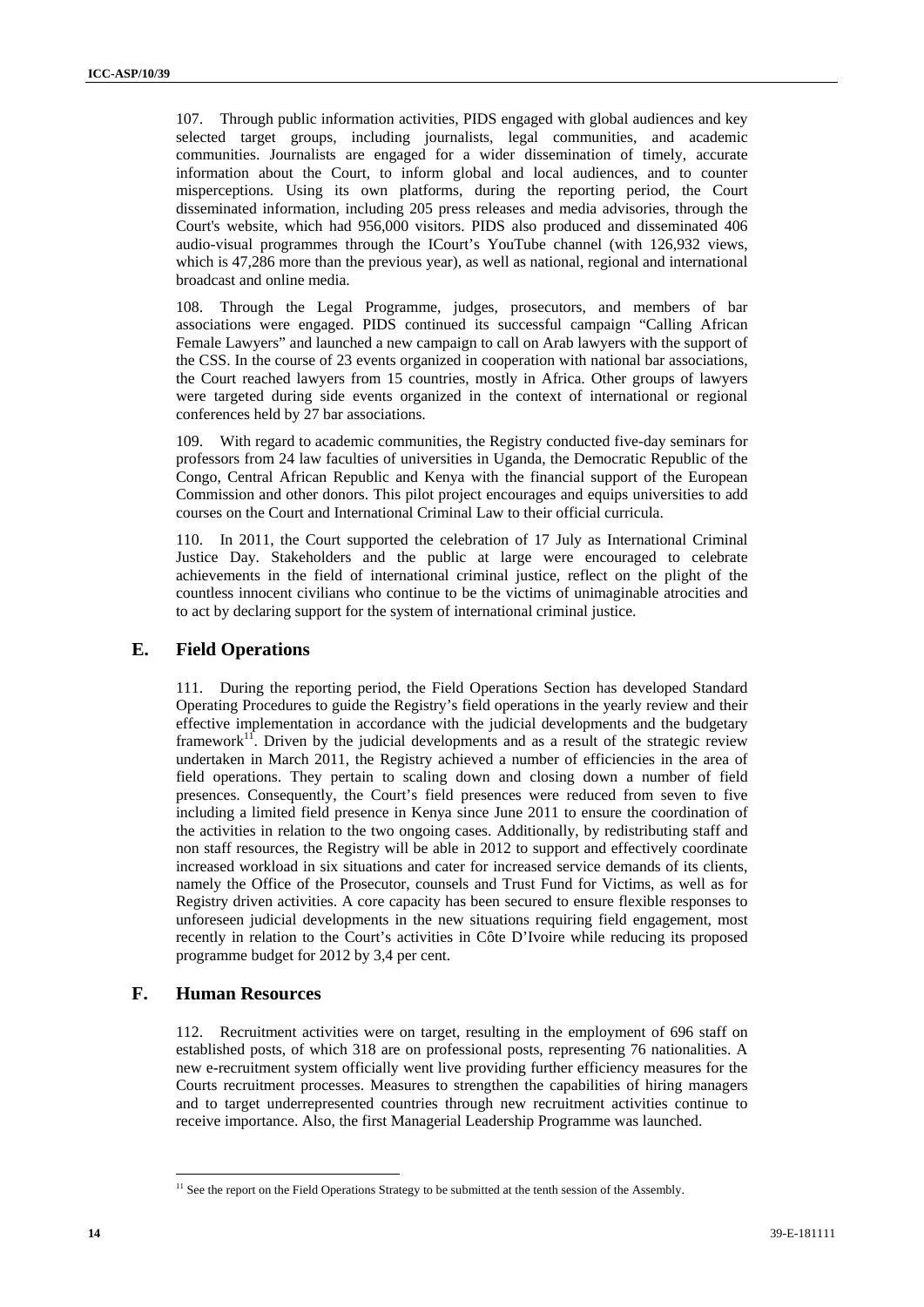113. It was agreed to harmonize the conditions of service for internationally-recruited staff working in non-family duty stations in the common system.

# **G. Strategic Planning**

114. The Court is preparing for the revision and update of the 2009-2018 Court-wide Strategic Plan<sup>12</sup>. The process being developed will include consultation within and across organs as well as with the States Parties. The goal is to finalize a new Plan with a shorter time horizon based on the Court's strategic planning experience over the last seven years. The link between the Plan, the budget and the performance indicators will be further improved.

# **H. New York Liaison Office**

115. During the reporting period the Court's Liaison Office to the United Nations in New York continued to facilitate and promote cooperation between the Court and the United Nations, its Funds, Programmes and Agencies, as well as between the Court and Permanent and Observer Missions to the United Nations, through sustained contacts and information exchange.

# **I. Permanent Premises**

116. The revised Preliminary Design was approved by the Oversight Committee at the end of February 2011. In accordance with the Assembly's resolution<sup>13</sup>, the Court identified and quantified the other costs related to the project but not directly related to the construction (Box 4) and submitted them to the Oversight Committee on 1 March 2011. The Final Design stage is ongoing and is expected to be finalized in early 2012. Combined efforts of the Court and the Project Director's Office to keep the costs within the approved budget are ongoing. The Court continues to provide all necessary input.

# **J. Audit Committee**

117. The Audit Committee held its 14th meeting from 28 February to 1 March 2011 and its 15th meeting on 17 June 2011, and submitted an annual report on its activities to the Committee on Budget and Finance<sup>14</sup>.

## **K. Assistance to the Special Court for Sierra Leone**

118. The Court continues to provide detention services and other related assistance to the Special Court for Sierra Leone as specified in an exchange of letters.

# **VI. New accessions**

119. During the reporting period, five new States deposited their instrument of accession or ratification of the Rome Statute with the Secretary-General of the United Nations: Republic of Moldova on 12 October 2010, Grenada on 19 May 2011, Tunisia on 24 June 2011, the Philippines on 30 August 2011 and the Maldives on 21 September 2011, bringing the number of States Parties to 118 when the Statute enters into force for the Maldives on 1 December 2011.

120. Five states acceded to or ratified the Agreement on Privileges and Immunities during the reporting period: Costa Rica on 28 April 2011, Czech Republic on 4 May 2011, Tunisia on 29 June 2011, Malta on 21 September 2011 and Chile on 26 September 2011, bringing the total number of States Parties to 64. The Agreement is foreseen in article 48 of the Rome Statute.

<sup>&</sup>lt;sup>12</sup> ICC-ASP/9/20, para. 16.

<sup>13</sup> ICC-ASP/9/20, para. 16*.*

 $14$  CBF/17/11